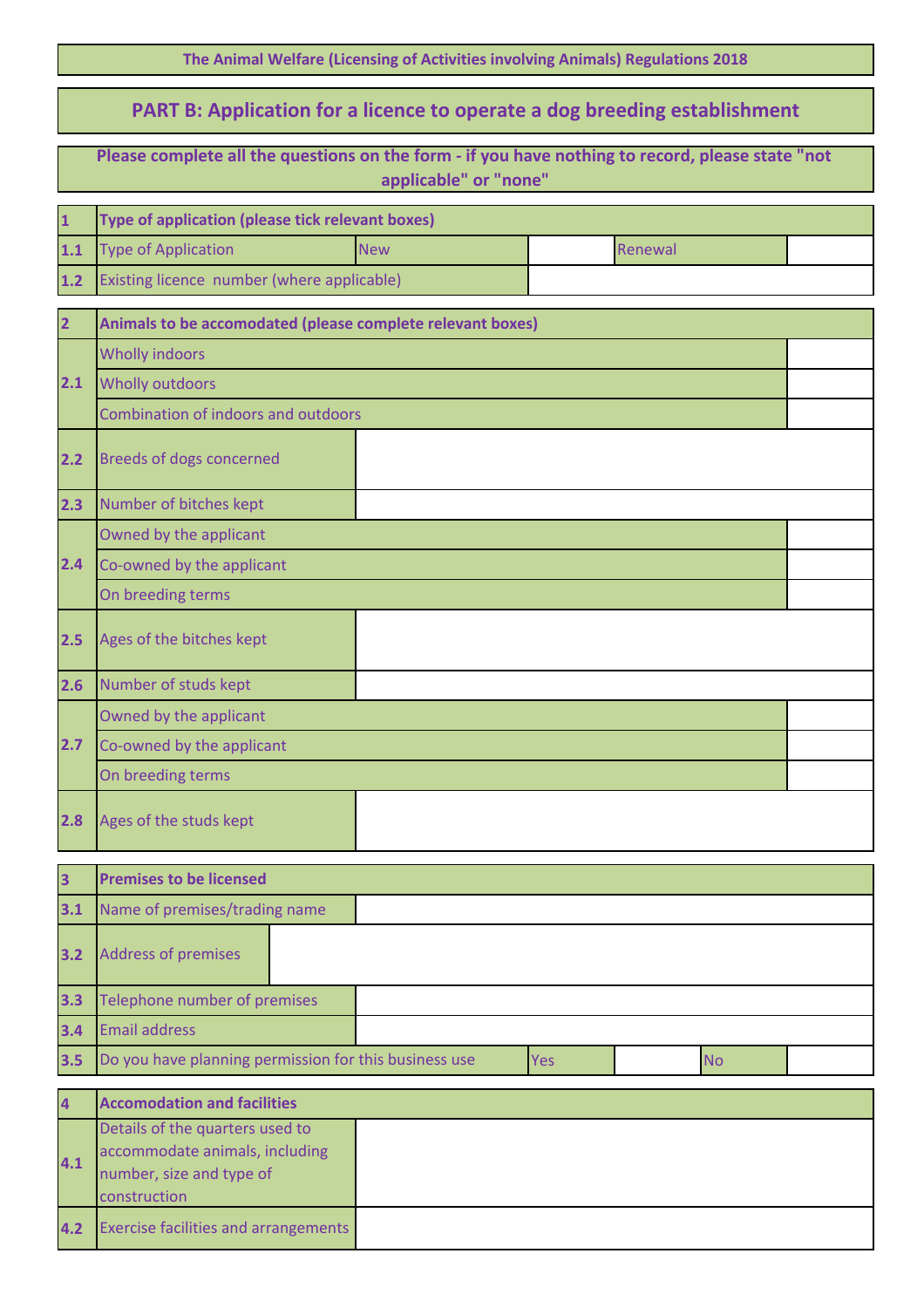| 4.3  | <b>Heating arrangements</b>                                        |     |           |  |
|------|--------------------------------------------------------------------|-----|-----------|--|
| 4.4  | Method of ventilation                                              |     |           |  |
| 4.5  | Lighting arrangements (natural<br>and/or artificial)               |     |           |  |
| 4.6  | <b>Water supply</b>                                                |     |           |  |
| 4.7  | Facilities for food storage and<br>preparation                     |     |           |  |
| 4.8  | Arrangements for disposal of<br>excreta, bedding and waste         |     |           |  |
| 4.9  | Isolation facilities for the control of<br>infectious diseases     |     |           |  |
| 4.10 | Fire precautions/equipment and<br>arrangements in the case of fire |     |           |  |
|      | 4.11 Do you keep and maintain a register of animals                | Yes | <b>No</b> |  |
| 4.12 | How do you propose to minimise<br>disturbance from noise           |     |           |  |

| 5     | <b>Veterinary surgeon</b> |  |
|-------|---------------------------|--|
| 5.1   | Name                      |  |
| $5.2$ | <b>Company Name</b>       |  |
| 5.3   | <b>Address</b>            |  |
| 5.4   | Telephone number          |  |
| 5.5   | <b>Email address</b>      |  |

| $6\overline{6}$ | <b>Emergency key holder</b>         |  |            |           |  |
|-----------------|-------------------------------------|--|------------|-----------|--|
| 6.1             | Do you have an emergency key holder |  | <b>Yes</b> | <b>No</b> |  |
| 6.2             | <b>Name</b>                         |  |            |           |  |
| 6.3             | Position/job title                  |  |            |           |  |
| 6.4             | <b>Address</b>                      |  |            |           |  |
| 6.5             | Daytime telephone number            |  |            |           |  |
| 6.6             | Evening telephone number            |  |            |           |  |
| 6.7             | <b>Email address</b>                |  |            |           |  |

| $\overline{7}$ | <b>Public liability insurance</b>                                         |  |            |           |  |
|----------------|---------------------------------------------------------------------------|--|------------|-----------|--|
| 7.1            | Do you have public liability insurance                                    |  | <b>Yes</b> | <b>No</b> |  |
| $7.2$          | Insurance company name                                                    |  |            |           |  |
| 7.3            | Policy number                                                             |  |            |           |  |
| 7.4            | Period of cover                                                           |  |            |           |  |
| 7.5            | Amount of cover (£m)                                                      |  |            |           |  |
| 7.6            | If no, please state what steps you<br>are taking to obtain such insurance |  |            |           |  |